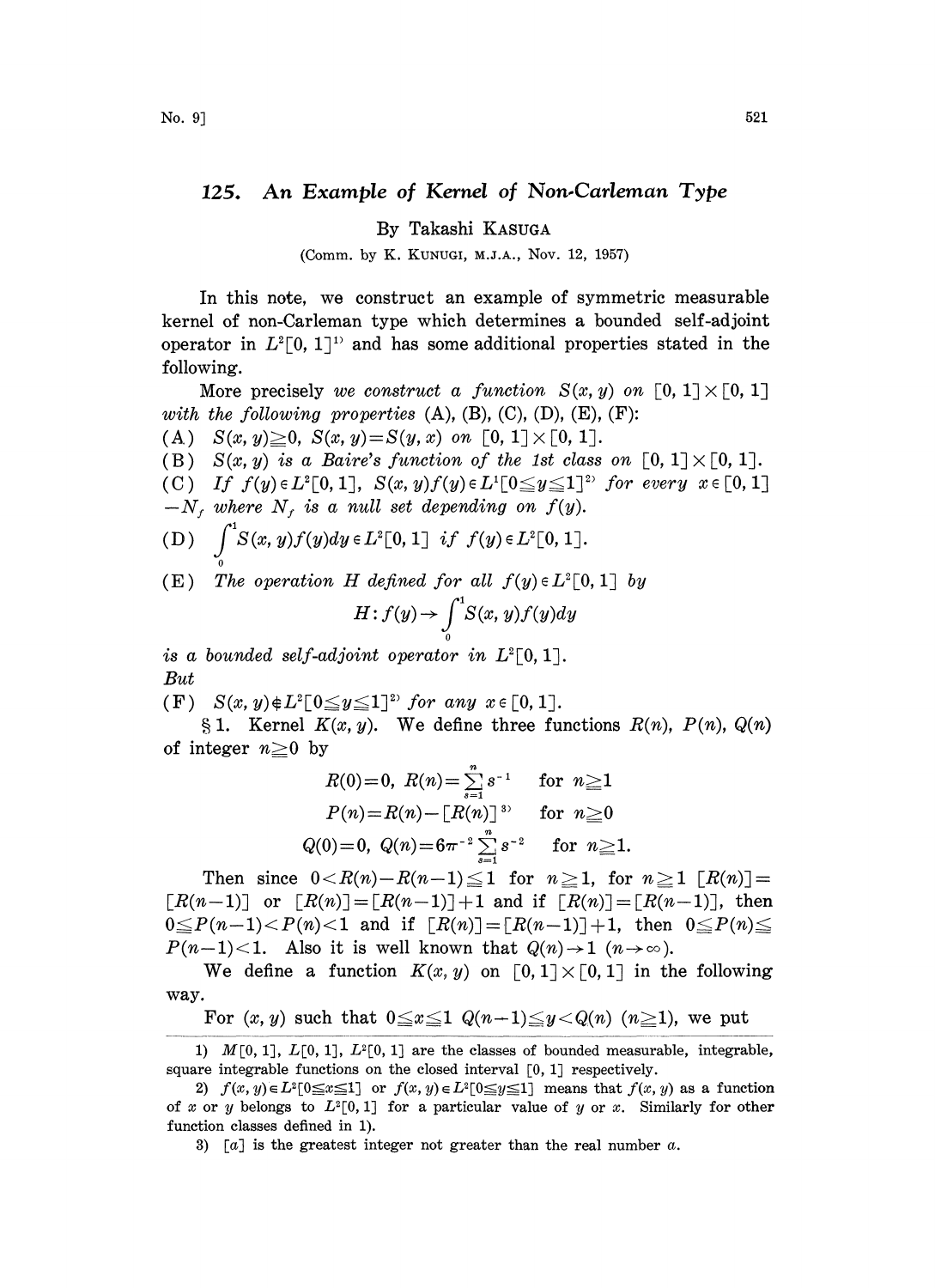T. KASUGA T. KASUGA

$$
K(x, y) = \begin{cases} n \\ 0 \end{cases}
$$

for  $P(n-1) \le x \le P(n)$ otherwise

if  $\lceil R(n-1) \rceil = \lceil R(n) \rceil$ , and we put

$$
K(x, y) = \begin{cases} n & \text{for } 0 \leq x \leq P(n) \\ n & \text{for } P(n-1) \leq x \leq 1 \\ 0 & \text{otherwise} \end{cases}
$$

if  $[R(n-1)] + 1 = [R(n)]$ .

We put  $K(x, 1) = 0$  for  $x \in [0, 1]$ .

That  $K(x, y)$  is thus defined for all  $(x, y) \in [0, 1] \times [0, 1]$ , is obvious from the properties of functions  $P(n)$ ,  $Q(n)$ ,  $R(n)$ .

We can easily verify that  $K(x, y)$  is a Baire's function of the 1st class on  $[0, 1] \times [0, 1]$ .

We take a  $g(x) \in L^2[0, 1]$  and extend its domain of definition to the whole real line so that  $g(x)$  becomes a function of period 1.

Then  $K(x, y)g(x) \in L^1[0 \le x \le 1]^2$  for each  $y \in [0, 1]$  since  $K(x, y)$  $\in M[0 \leq x \leq 1]^2$  for each  $y \in [0, 1]$ . Also considering the properties of functions  $P(n)$ ,  $Q(n)$ ,  $R(n)$  and the definition of  $K(x, y)$ , we can easily verify

$$
\int_{0}^{1} \Big| \int_{0}^{1} K(x, y)g(x) dx \Big|^{2} dy = \sum_{n=1}^{\infty} 6\pi^{-2} n^{-2} \Big| \int_{R(n-1)}^{R(n)} n \cdot g(x) dx \Big|^{2}
$$
  
\n
$$
= 6\pi^{-2} \sum_{n=1}^{\infty} \Big| \int_{R(n-1)}^{R(n)} g(x) dx \Big|^{2}
$$
  
\n
$$
\leq 6\pi^{-2} \sum_{n=1}^{\infty} (R(n) - R(n-1)) \int_{R(n-1)}^{R(n)} |g(x)|^{2} dx
$$
  
\n
$$
= 6\pi^{-1} \sum_{n=1}^{\infty} n^{-1} \int_{R(n-1)}^{R(n)} |g(x)|^{2} dx.
$$
 (1)

We have

$$
6\pi^{-2}\sum_{n=1}^{M}n^{-1}\int_{R(n-1)}^{R(n)}|g(x)|^{2}dx
$$
  
\n
$$
=6\pi^{-2}\sum_{n=1}^{M}n^{-1}\Big(\int_{0}^{R(n)}|g(x)|^{2}dx-\int_{0}^{R(n-1)}|g(x)|^{2}dx\Big)
$$
  
\n
$$
=6\pi^{-2}\Big(M^{-1}\int_{0}^{R(M)}|g(x)|^{2}dx+\sum_{n=1}^{M-1}(n^{-1}-(n+1)^{-1})\int_{0}^{R(n)}|g(x)|^{2}dx\Big)
$$
  
\n
$$
=6\pi^{-2}\Big(M^{-1}\int_{0}^{R(M)}|g(x)|^{2}dx+\sum_{n=1}^{M-1}\left\{n(n+1)\right\}^{-1}\int_{0}^{R(n)}|g(x)|^{2}dx\Big).
$$
 (2)

If we put  $W(n) = \left[\sum_{s=1}^{n} s^{-1}\right]^{3} = [R(n)]$  for integer  $n \ge 1$ , then  $W(n)$ <br>(log *n*) for  $n \to \infty$ .  $=0$  (log *n*) for  $n \rightarrow \infty$ . **Hence** 

$$
522\,
$$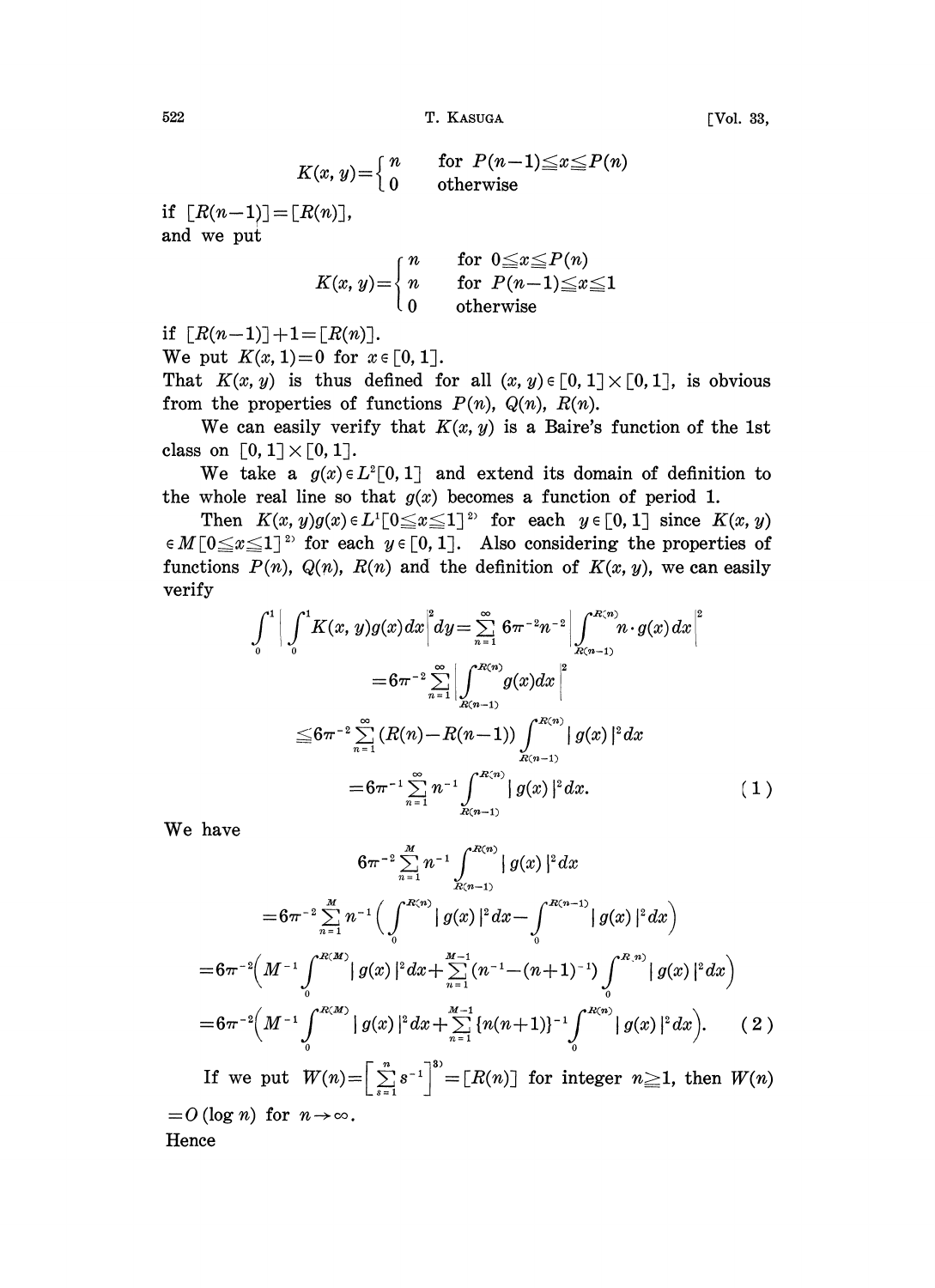$$
\sum_{n=1}^{M-1} \{n(n+1)\}^{-1} \int_{0}^{R(n)} |g(x)|^2 dx \leq \sum_{n=1}^{M-1} \{n(n+1)\}^{-1} \{W(n)+1\} \times \int_{0}^{1} |g(x)|^2 dx = O(1) \quad \text{for } M \to \infty,
$$
 (3)

and

$$
M^{-1} \int_{0}^{R(M)} |g(x)|^2 dx \leq M^{-1} \{W(M) + 1\} \int_{0}^{1} |g(x)|^2 dx = o(1)
$$
  
for  $M \to \infty$ . (4)

By  $(1)$ ,  $(2)$ ,  $(3)$  and  $(4)$ , we get

$$
\int_0^1\bigg|\int_0^1\!K(x,y)g(x)dx\bigg|^2\!dy\!<\!+\infty.
$$

Therefore

$$
\int_0^1 K(x, y)g(x)dx \in L^2[0, 1]
$$
 (5)

for any  $g(x) \in L^2[0, 1].$ 

If 
$$
f(y)
$$
,  $g(x) \in L^2[0, 1]$ , then by (5) and  $K(x, y) \ge 0$ ,  
\n
$$
\int_0^1 \int_0^1 |K(x, y)f(y)g(x)| dx dy
$$
\n
$$
= \int_0^1 \left( \int_0^1 K(x, y) |g(x)| dx \right) |f(y)| dy < +\infty.
$$

Hence by a theorem of Fubini and a theorem of Banach,<sup>4)</sup> if  $f(y) \in L^2[0, 1],$  then  $K(x, y)f(y) \in L^1[0 \le y \le 1]$  for all  $x \in [0, 1] - N_f$ where  $N<sub>f</sub>$  is a null set depending on  $f(x)$ , and if we define two operators  $T$ ,  $U$  by

$$
T: g(x) \to \int_0^1 K(x, y)g(x)dx \text{ for all } g(x) \in L^2[0, 1]
$$
  

$$
U: f(y) \to \int_0^1 K(x, y)f(y)dy \text{ for all } f(y) \in L^2[0, 1],
$$

then both T and U are bounded linear operators in  $L^2[0, 1]$  (that is, bounded linear transformations from  $L^2[0, 1]$  into  $L^2[0, 1]$ ) and  $U=T^*$ (adjoint operator of  $T$ ).

§ 2. We shall prove in the following that  $K(x, y) \notin L^2[0 \le y \le 1]$ for any  $x \in [0, 1]$ .

We take a real number x such that  $0 \le x < 1$ . Then for any integer  $m \geq 0$ , there is an integer  $n_0 \geq 1$  such that  $R(n_0-1) \leq x+m$  $\leq R(n_0)$ , since  $R(n) \to +\infty(n\to\infty)$  and  $R(n-1) < R(n)$  for any integer  $n\geq 1$ . By the definitions of  $P(n)$  and  $R(n)$ ,  $P(n)=R(n)-[R(n)]$  and  $0 < R(n)-R(n-1) \leq 1$  for  $n \geq 1$ . Hence for the above  $n_0$ , if  $[R(n_0)]$ 

4) Cf. S. Banach [1, pp. 86-89, 104-105].